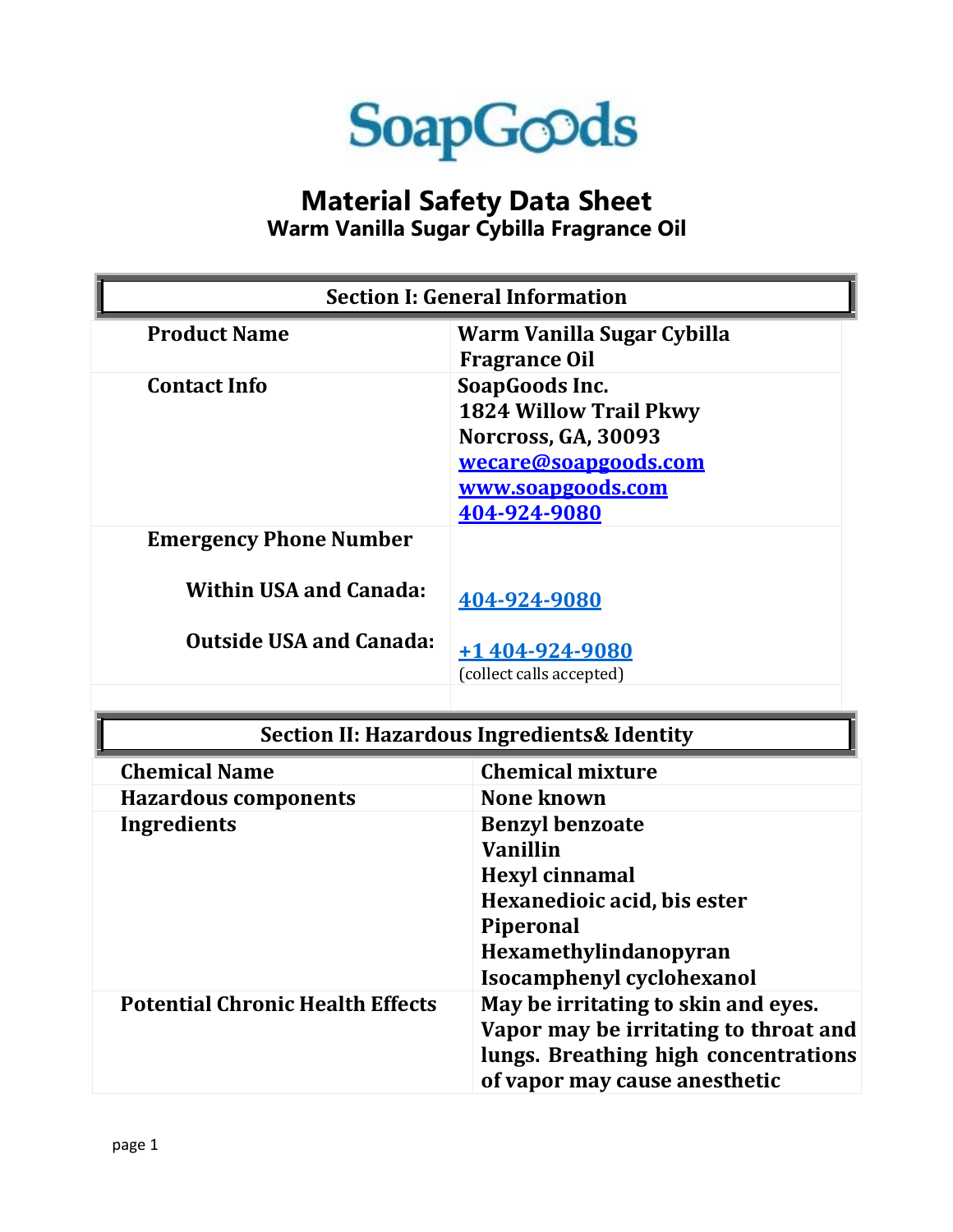|                                       | effects. Repeated contact may cause               |  |
|---------------------------------------|---------------------------------------------------|--|
|                                       | allergic dermatitis.                              |  |
| Prod. CAS#                            | 120-51-4                                          |  |
|                                       | 121-33-5                                          |  |
|                                       | 101-86-0                                          |  |
|                                       | 103-23-1                                          |  |
|                                       | $120 - 57 - 0$                                    |  |
|                                       | 1222-05-5                                         |  |
|                                       | 66068-84-6                                        |  |
| <b>Section III: Physical Data</b>     |                                                   |  |
| <b>Boiling Point (F)</b>              | N/A                                               |  |
| <b>Freezing Point (F)</b>             | N/A                                               |  |
| Volatility/Vol (%)                    | N/A                                               |  |
| <b>Melting Point</b>                  | N/A                                               |  |
| <b>Vapor Pressure</b>                 | 0.0011                                            |  |
| <b>Vapor Density (air=1)</b>          | 0.9650                                            |  |
| Solubility in H O                     | Insoluble                                         |  |
| <b>Appearance / Odor</b>              | Nearly colorless liquid<br>with                   |  |
|                                       | characteristic odor                               |  |
| <b>Specific Gravity/Density</b>       | 0.9680                                            |  |
| <b>Evaporation Rate</b>               | N/A                                               |  |
| pH                                    | N/A                                               |  |
|                                       | <b>Section IV: Fire and Explosion Hazard Data</b> |  |
| <b>Flash Point</b>                    | $>200$ F                                          |  |
| <b>Lower Flame Limit</b>              | N/A                                               |  |
| <b>Higher Flame Limit</b>             | N/A                                               |  |
| <b>Extinguish Media for Fire</b>      | Co2, foam, dry chemical                           |  |
| <b>Special Firefighting Procedure</b> | <b>Self-contained breathing</b>                   |  |
|                                       | apparatus and protective                          |  |
|                                       | clothing.                                         |  |
| <b>Unusual Fire Hazard</b>            | <b>None found</b>                                 |  |
| <b>Section V: Health Hazard Data</b>  |                                                   |  |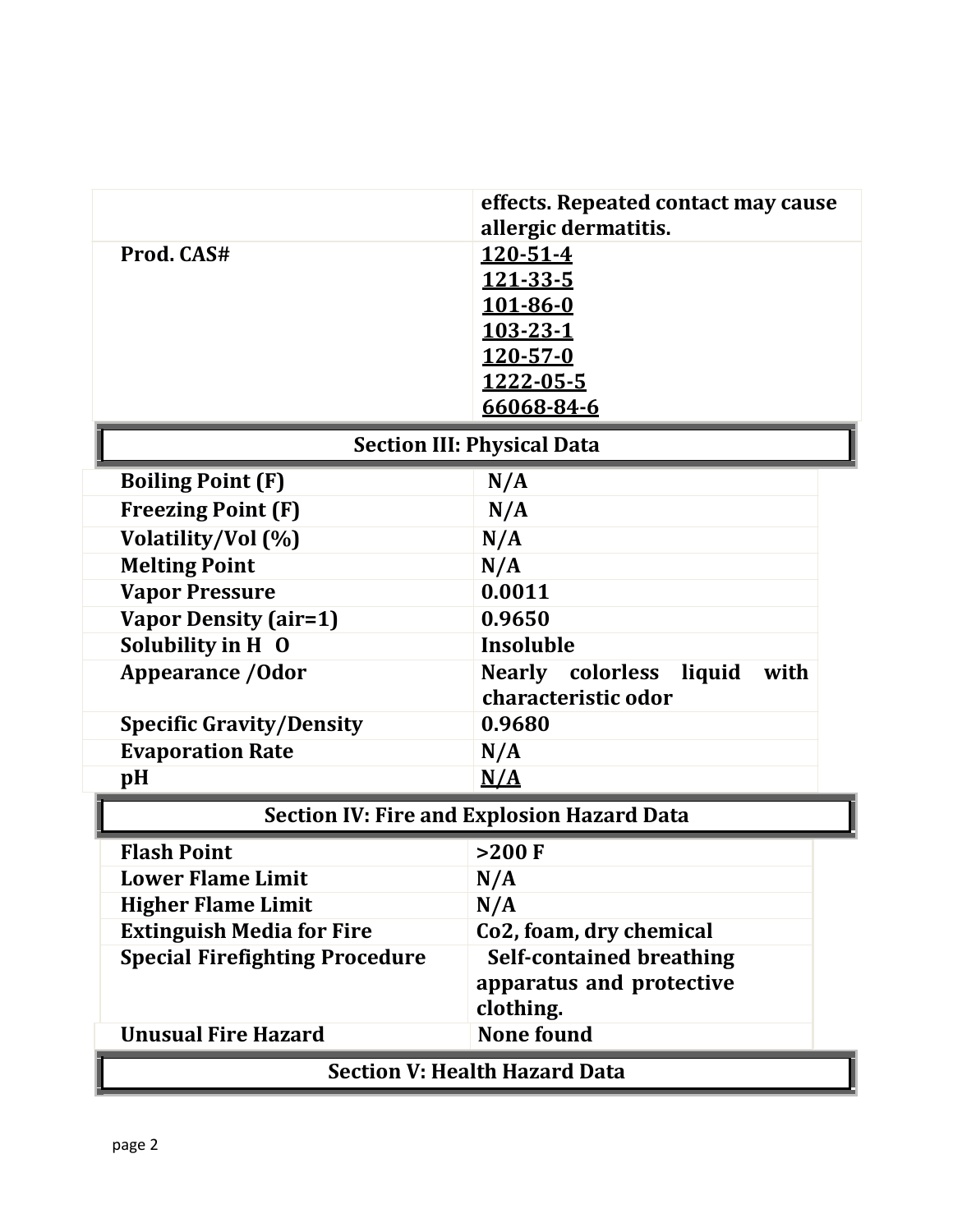| <b>First Aid Procedures:</b>       |                                                                                                                                                                   |  |
|------------------------------------|-------------------------------------------------------------------------------------------------------------------------------------------------------------------|--|
| <b>Inhalation</b>                  | Remove to fresh air. If<br>breathing has stopped or is<br>irregular, administer artificial<br>respiration and oxygen. Seek<br>medical attention.                  |  |
| <b>Skin Contact</b>                | Wash with soap and water,<br>flush with large quantities of<br>water. Keep contaminated<br>clothing away from skin.                                               |  |
| <b>Eye Contact</b>                 | <b>Immediately flush eyes with</b><br>large quantities of water for at<br>least 15 minutes. Remove<br>contact lenses. Call a physician<br>if irritation persists. |  |
| Ingestion                          | If swallowed, immediately<br>dilute with two 8 ounce glasses<br>of water or milk. Contact<br>physician immediately.                                               |  |
| <b>Section VI: Reactivity Data</b> |                                                                                                                                                                   |  |
| <b>Chemical Stability</b>          | <b>Stable under normal conditions</b>                                                                                                                             |  |
| <b>Conditions to Avoid</b>         | Prolonged or excessive heat and/or<br>exposure to air may cause<br>decomposition or oxidation of the<br>material.                                                 |  |
| <b>Incompatible Materials</b>      | Avoid contact with strong acids,<br>strong bases, and materials that<br>react with unsaturated<br>hydrocarbons, alcohols and<br>aldehydes.                        |  |
| <b>Decomposition Products</b>      | <b>Burning produces carbon</b><br>monoxide and carbon dioxide.<br>Will not occur.                                                                                 |  |
| <b>Hazardous Polymerization</b>    | <b>Section VII: Spill or Leak Procedure</b>                                                                                                                       |  |
|                                    |                                                                                                                                                                   |  |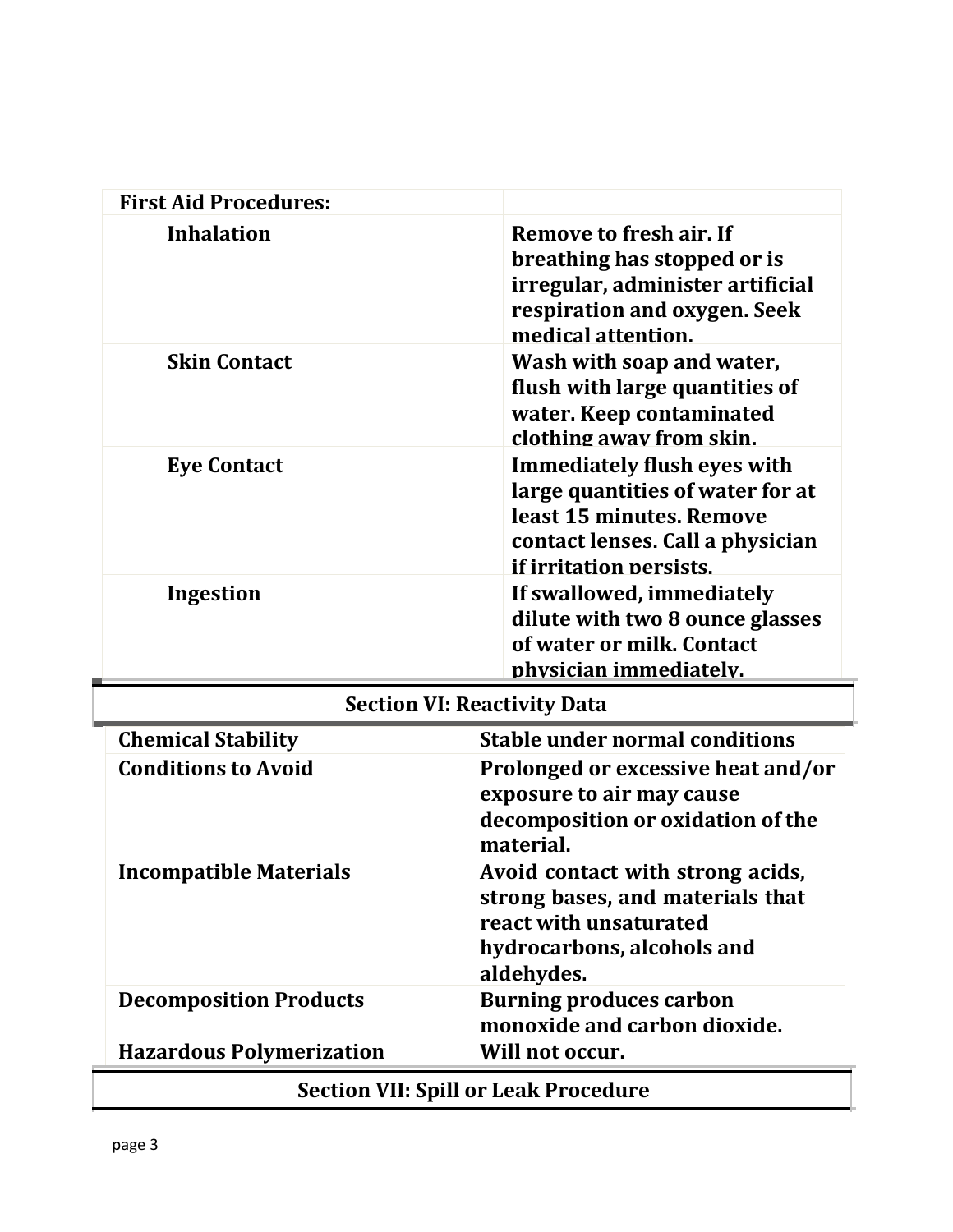| <b>For Spill</b>                        | <b>Cover liquids with absorptive</b><br>material. Sweep spilled material and<br>discard in approved disposal<br>container.                                                                                                    |
|-----------------------------------------|-------------------------------------------------------------------------------------------------------------------------------------------------------------------------------------------------------------------------------|
| <b>Waste Disposal Method</b>            | Dispose of in accordance with local,<br>state and federal regulations.                                                                                                                                                        |
| <b>Section VIII: Special Protection</b> |                                                                                                                                                                                                                               |
| <b>Respiratory Protection</b>           | In well-ventilated areas, respiratory<br>protection is not normally required.<br>In confined, poorly ventilated areas,<br>the use of NIOSH approved<br>respiratory protection is<br>recommended.                              |
| <b>Ventilation</b>                      | Provide adequate ventilation. Use<br>local exhaust fan if necessary.                                                                                                                                                          |
| <b>Protective Gloves</b>                | The use of chemical resistant gloves<br>is recommended. Acceptable<br>industrial hygiene practices should<br>be maintained.                                                                                                   |
| <b>Other Protective Equipment</b>       | The use of safety glasses is<br>recommended. If a material is to be<br>handled in a manner where<br>splashing may occur, the use of<br>splash goggles or face shield is<br>recommended.                                       |
| <b>Handling &amp; Storage</b>           | Apply according to good<br>manufacturing and industrial<br>hygiene practices.<br>It is recommended that this<br>material be stored in a cool, well-<br>ventilated area, avoiding open<br>flames or other sources of ignition. |
| <b>Section IX: Special Precautions</b>  |                                                                                                                                                                                                                               |